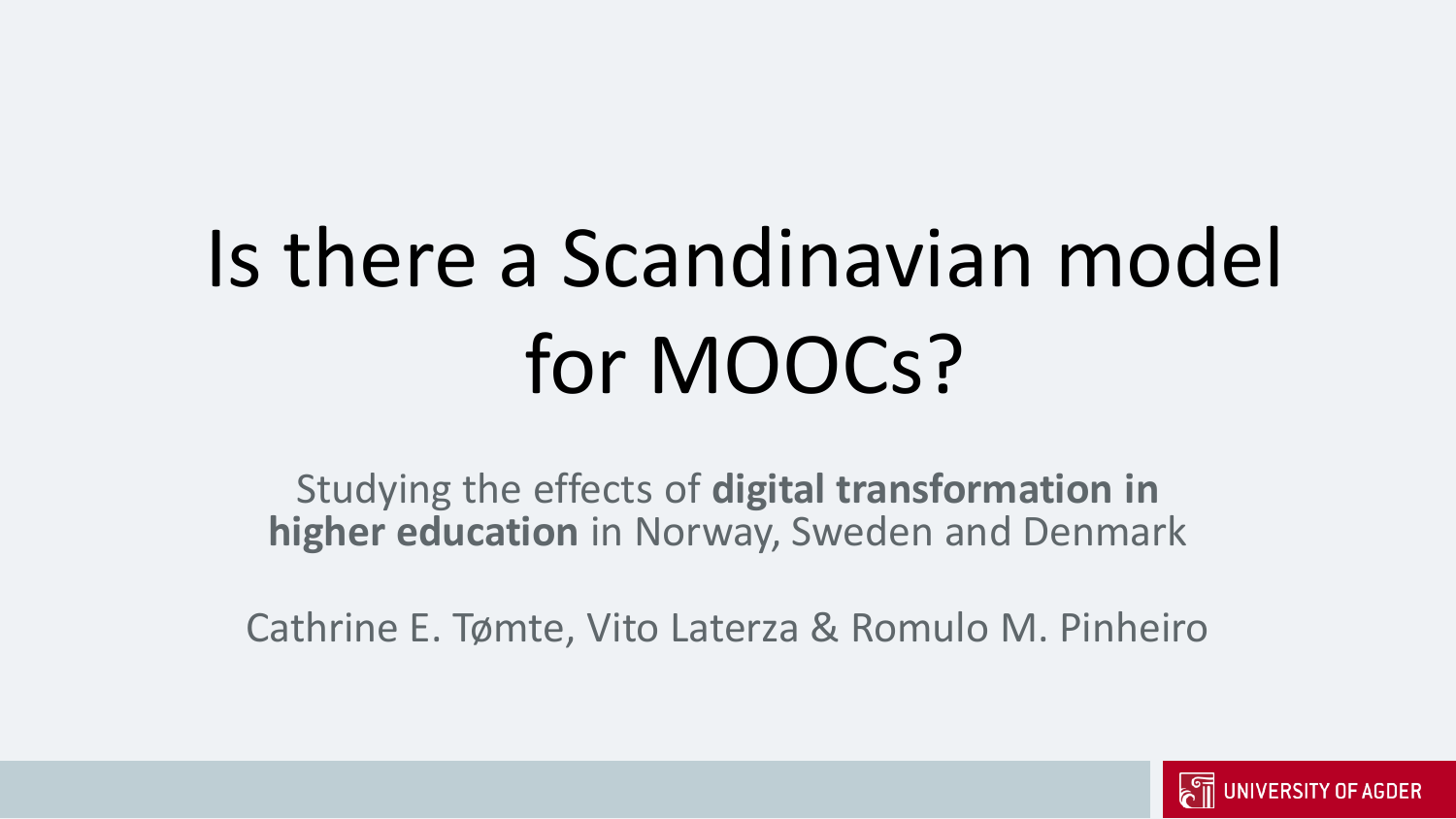### Context



**CENTRE FOR DIGITAL TRANSFORMATION** 

- A social science research centre
- Established 2018
- Advanced social science on the impact of organisations and individuals.
- **Sub-group on digital transformation of higher education**

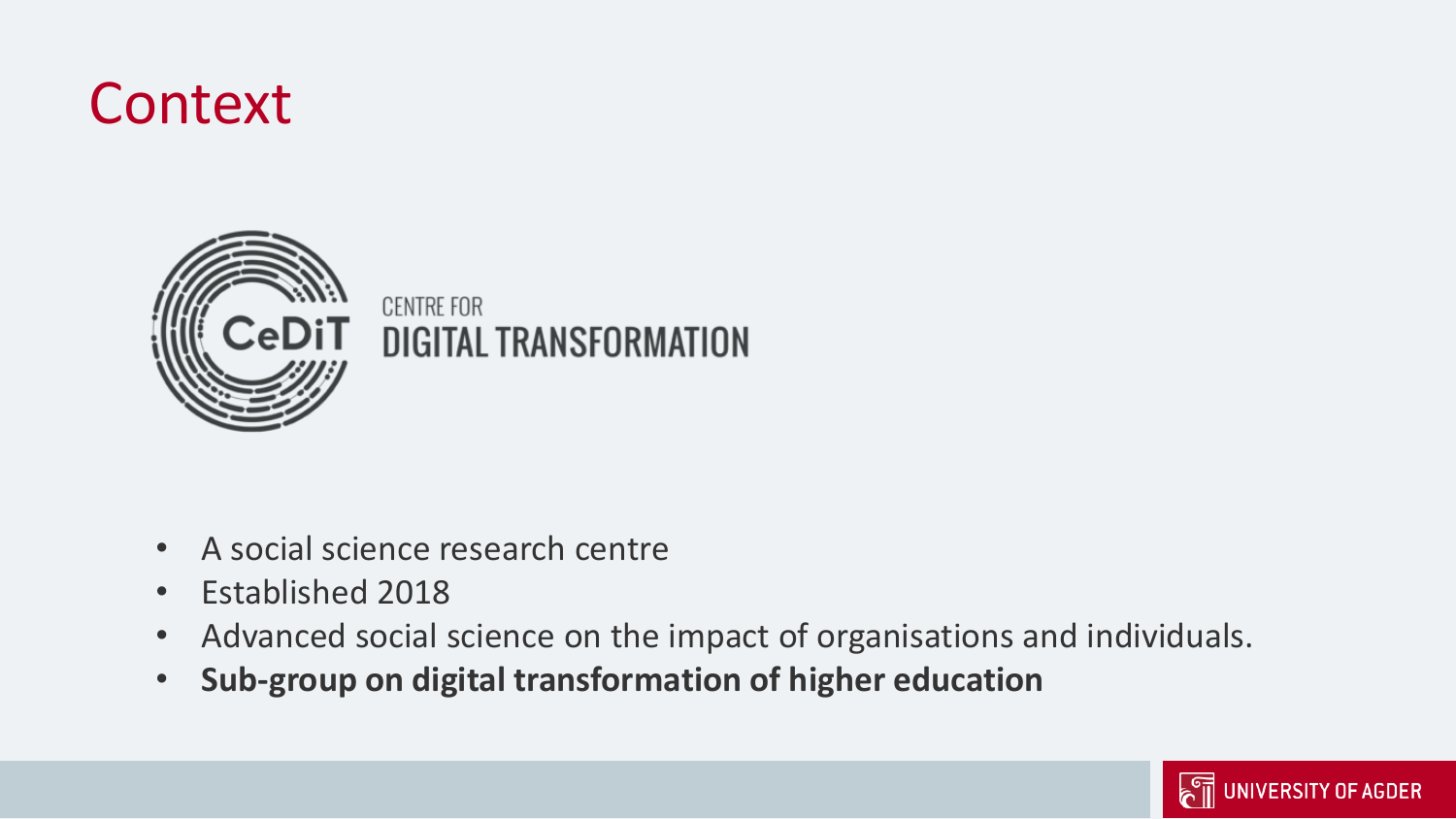## **Agenda**

- Approaching MOOCs
	- Definitions, frameworks and theoretical backdrop
- The MOOC landscape in Norway (Denmark and Sweden)
- Scandinavian MOOCs?
- Next steps

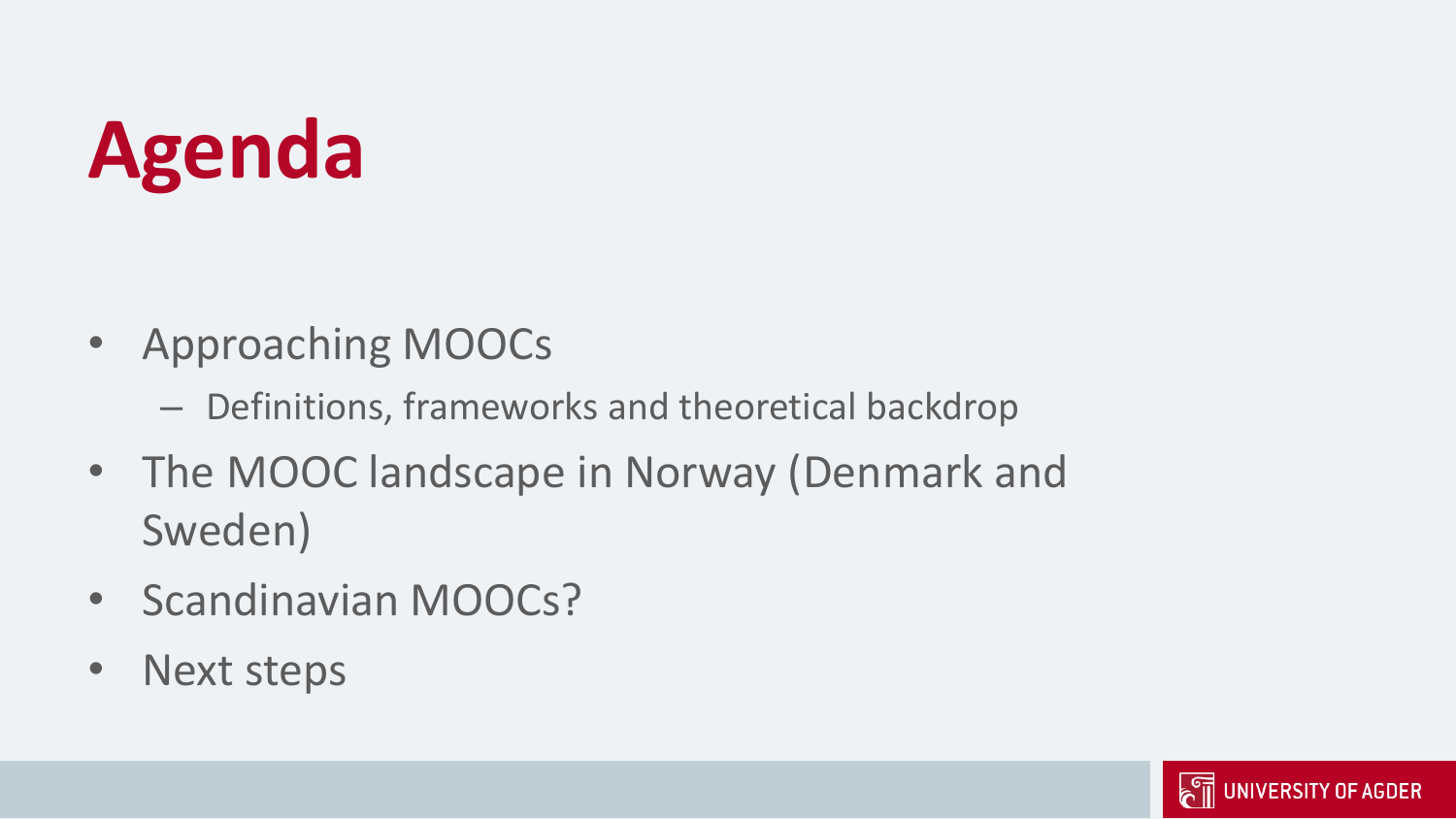### **MOOC**

**M**: (massive) online courses designed for large number of participants

- **O**: (online) accessed by anyone anywhere as long as they have an internet connection
- **O**: (open) open to everyone without entry qualifications
- **C**: (courses) complete course experience online for free

*Jansen & Schuwer, 2015*

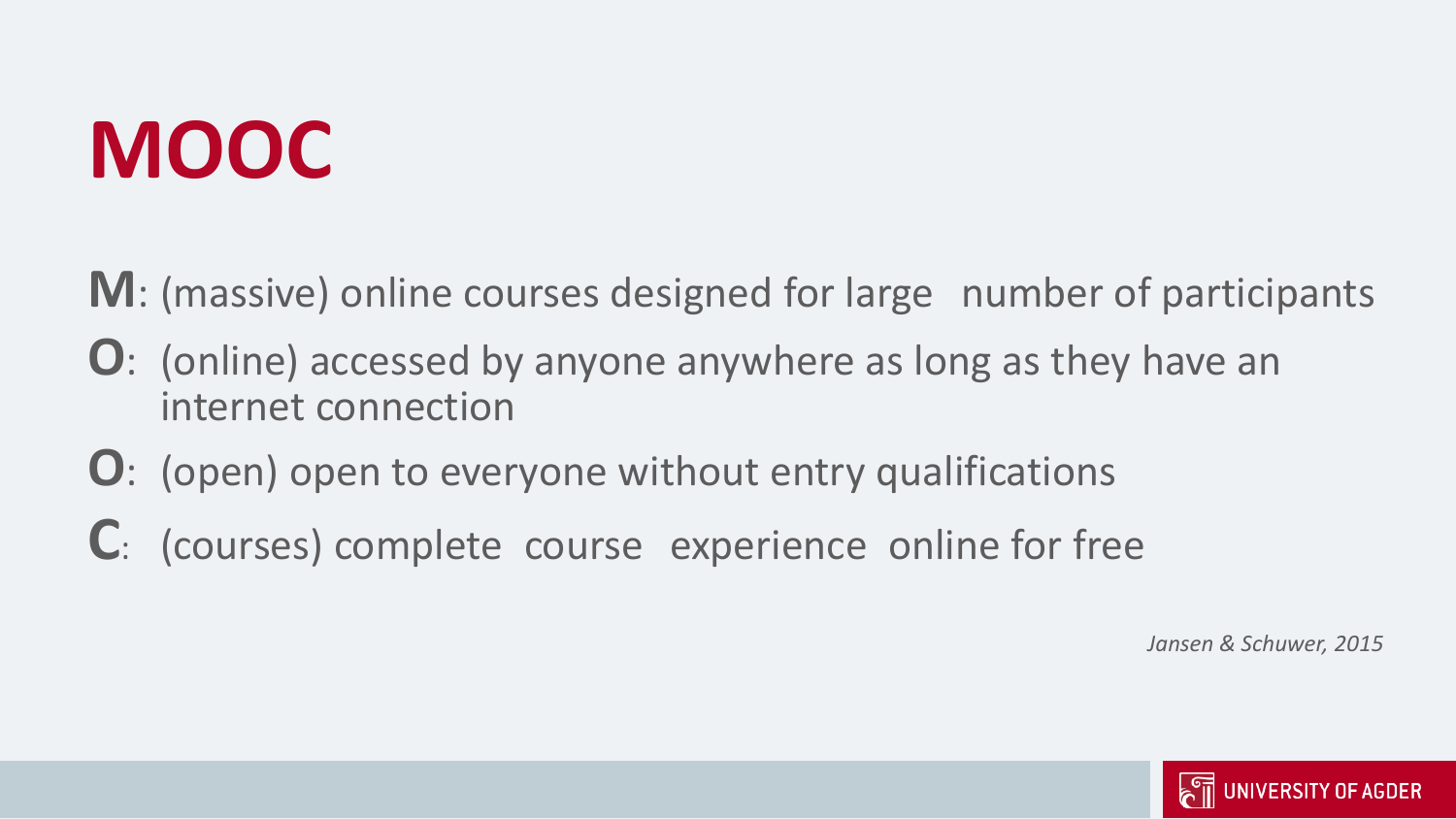### Typology of MOOCs



*Tømte, Fevolden & Aanstad, 2017*

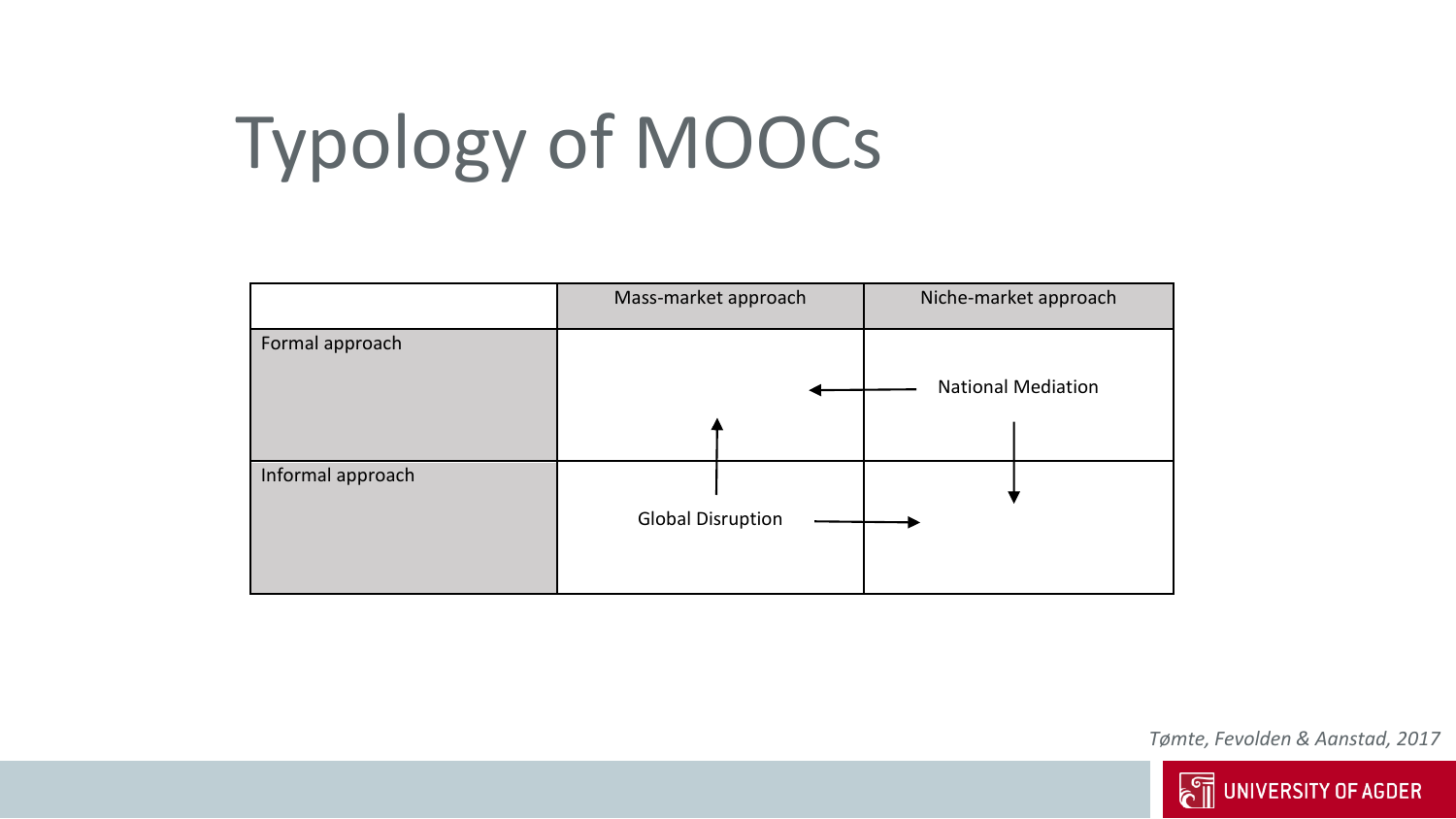### **A Scandinavian model for MOOCs?**

Theoretical backdrop «Travelling of ideas»

- Adoption?
- Adaption?

*Wedlin & Sahlin, 2017*

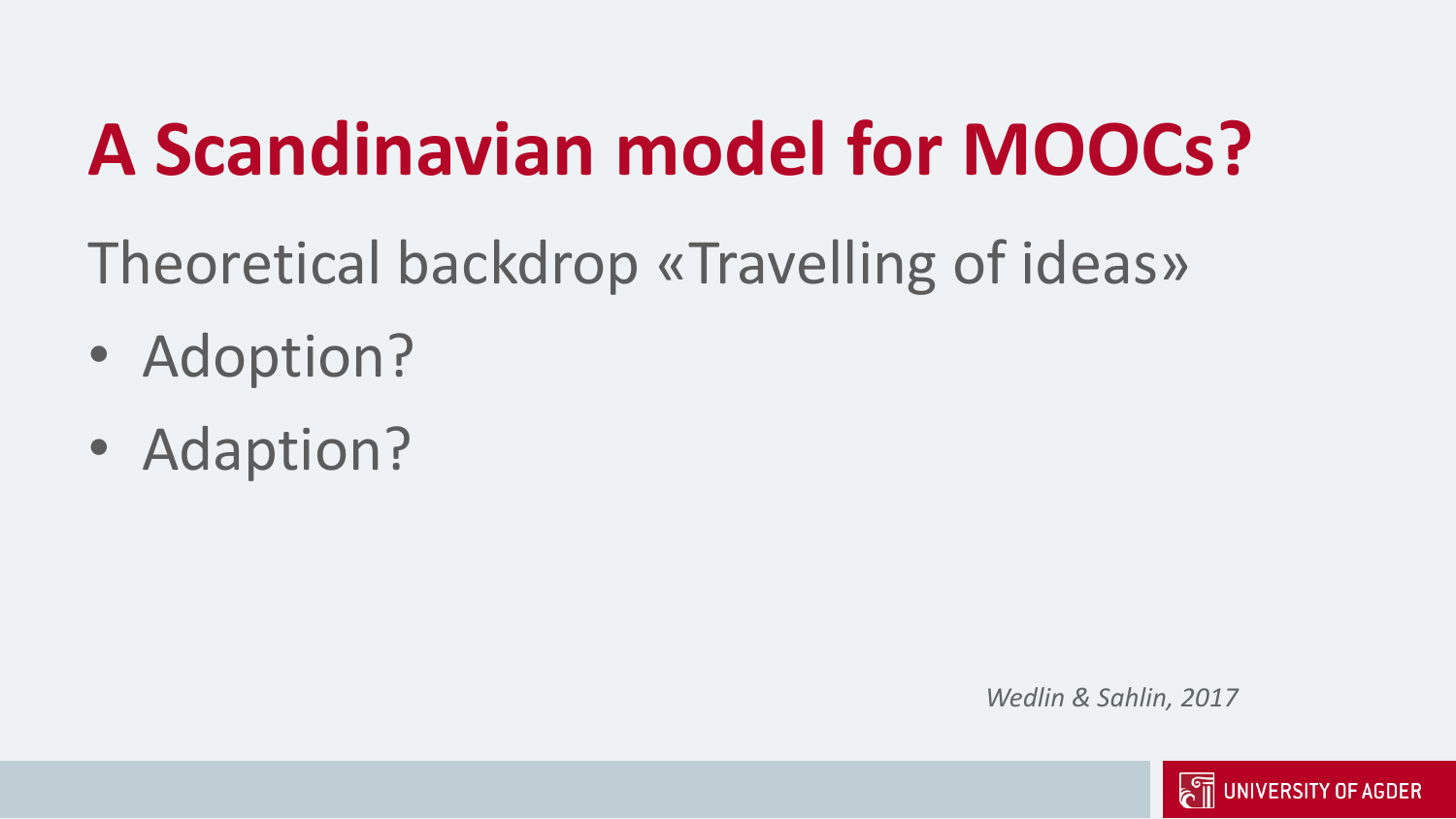### **Scandinavian model of MOOCs?**

- Adoption?
- Adaption?



- 1) is there a Scandinavian model?
- 2) what characterises it?

3) to what extent does this model deviate from the (global) model by US providers such as coursera etc?

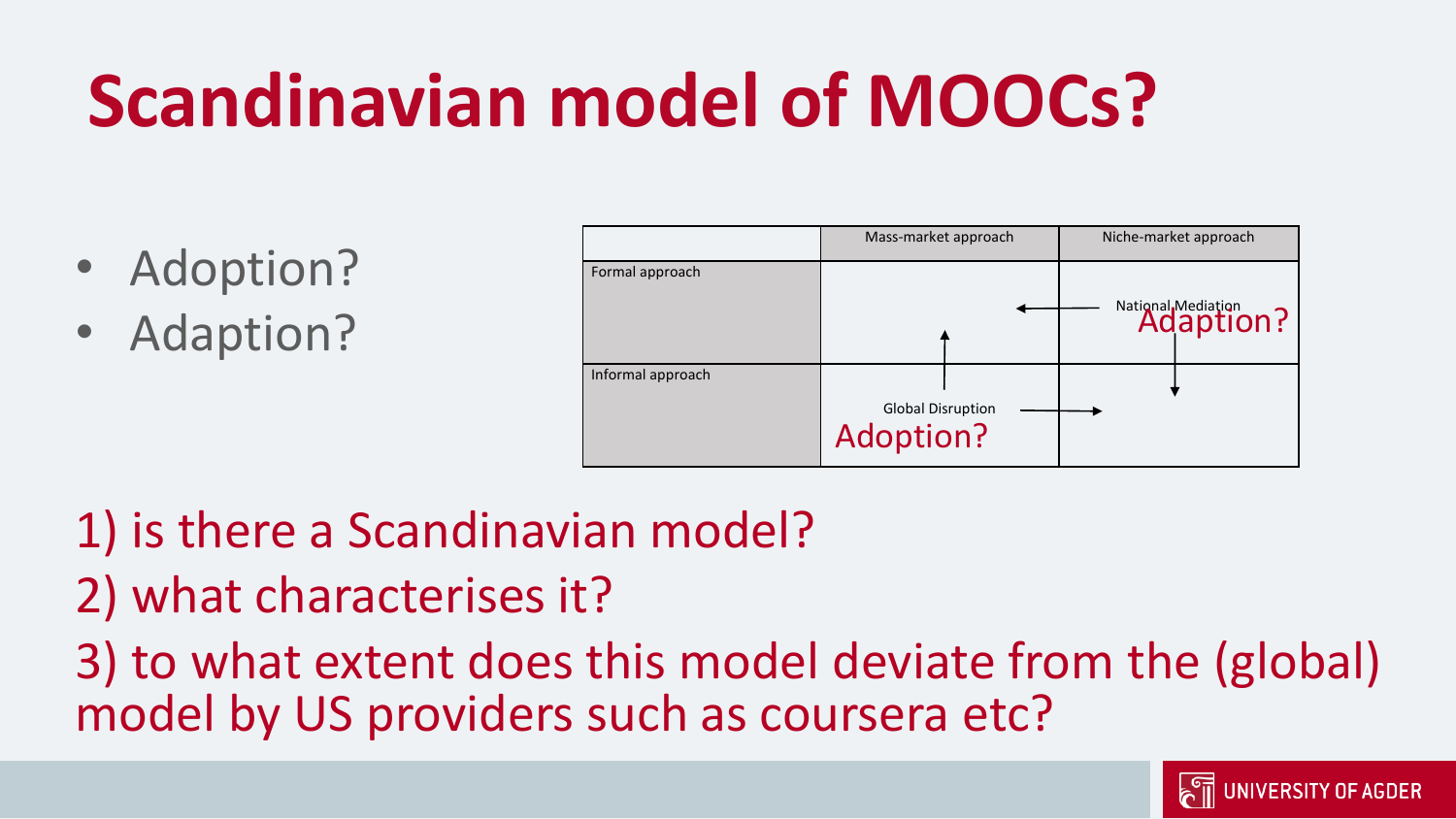### **The Scandinavian HE landscape**

- Public
- Financial support
- Autonomy
- Reforms



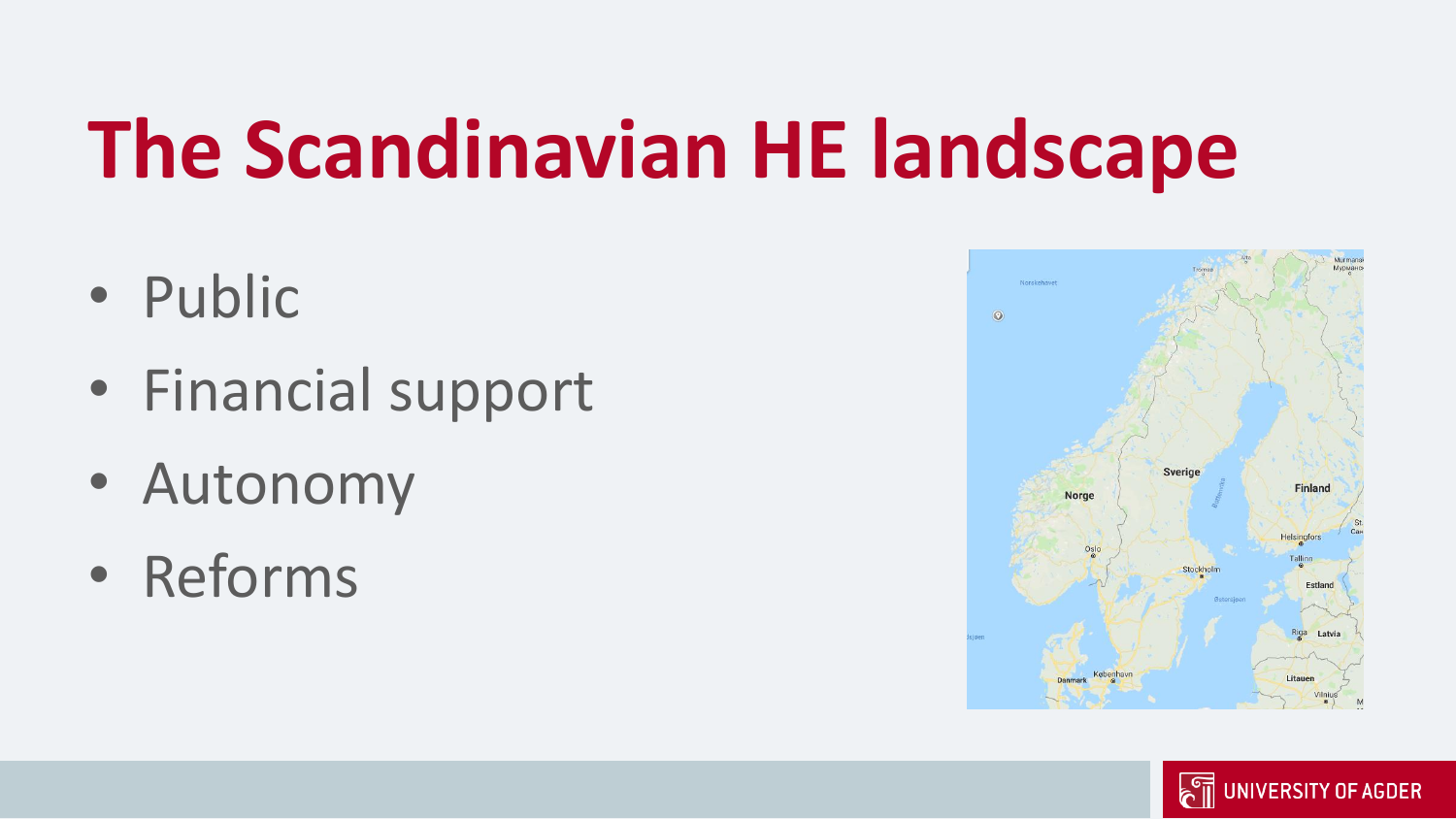## **MOOCs in Scandinavia**

### Norway

Recommendations:

- National Center for learning analytics
- mooc.no
- Continuing professional education



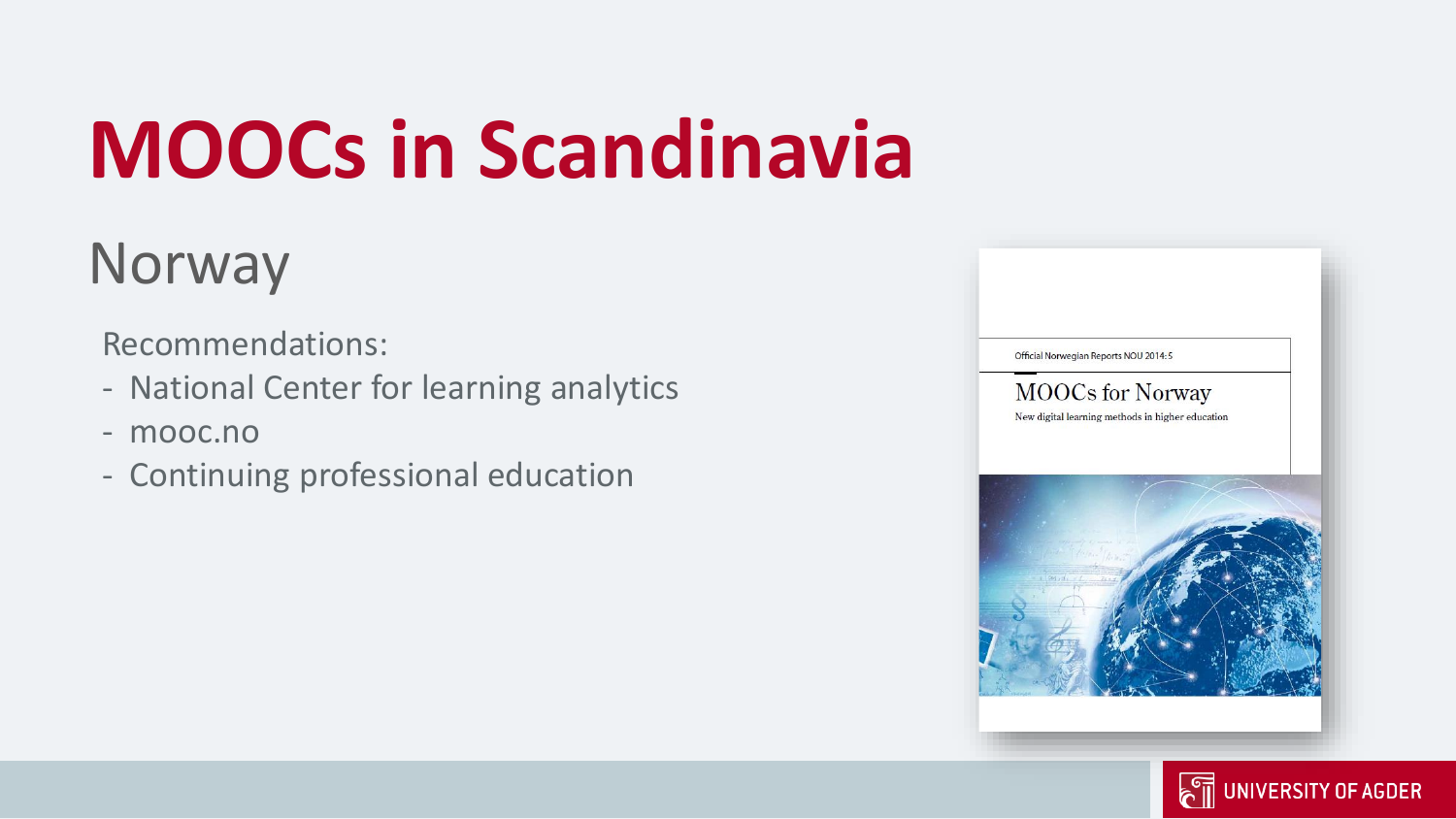

### moocs.dk

### $Moo(')$

Massive Open Online Courses

### Om MOOC'S Om MOOCS.Dk MOOCs Versus Blended Learning

UNLEASH: Når

Posted on 25, juli 2017

hinanden

Reply

teknologi, gode idéer og

virksomheder finder

By Asger Simon Rønn Jensen

Fra den 13.-21. august mødes

Aarhus for at arbejde sammen

indfri FN's verdensmål for en

skal arbejde sammen med

virksomheder og eksperter

indenfor hvert

Continue reading

udvalgte talenter i København og

om idéer, der kan være med til at

bæredygtig udvikling. Talenterne



MOOCS er gået fra gratis til 'big-business' Posted on 19. september 2017 By Asger Simon Rønn Jensen 2 Comments

Edsurge har lavet en rigtigt interessant historie om den forandring i forretningsmodel, som har kendetegnet de største udbydere af MOOC. Den historie vil jeg gerne dele med jer. Historien handler om, at de fleste udbydere indtil for få år siden

Continue reading











Fra enkelte kurser til

By Asger Simon Rønn Jensen

om, hvordan man bliver bedre til

at tale med sin leder. MOOCS

Continue reading

hele læringsforløb

Posted on 31. maj 2017

Reply

20

Most Liked Posts Arbejdsprocessen i et MOOC og en ny definition på E-læring Læringstanken bag C-MOOCs

Hvorfor udbydes MOOCs i USA Ny konference om MOOCs i Skandinavien

### Kategorier

Kvaliteter i MOOC processor i MOOC's



websted via e-mail.

Skriv for MOOCs dk

Sidste nyt pr. mail?

Indtast din e-mail-adresse for at blive tilmeldt og modtage

påmindelser om nye indlæg på dette

Startside Stil et spørgsmål

 $\overline{\mathbb{G}}$ 

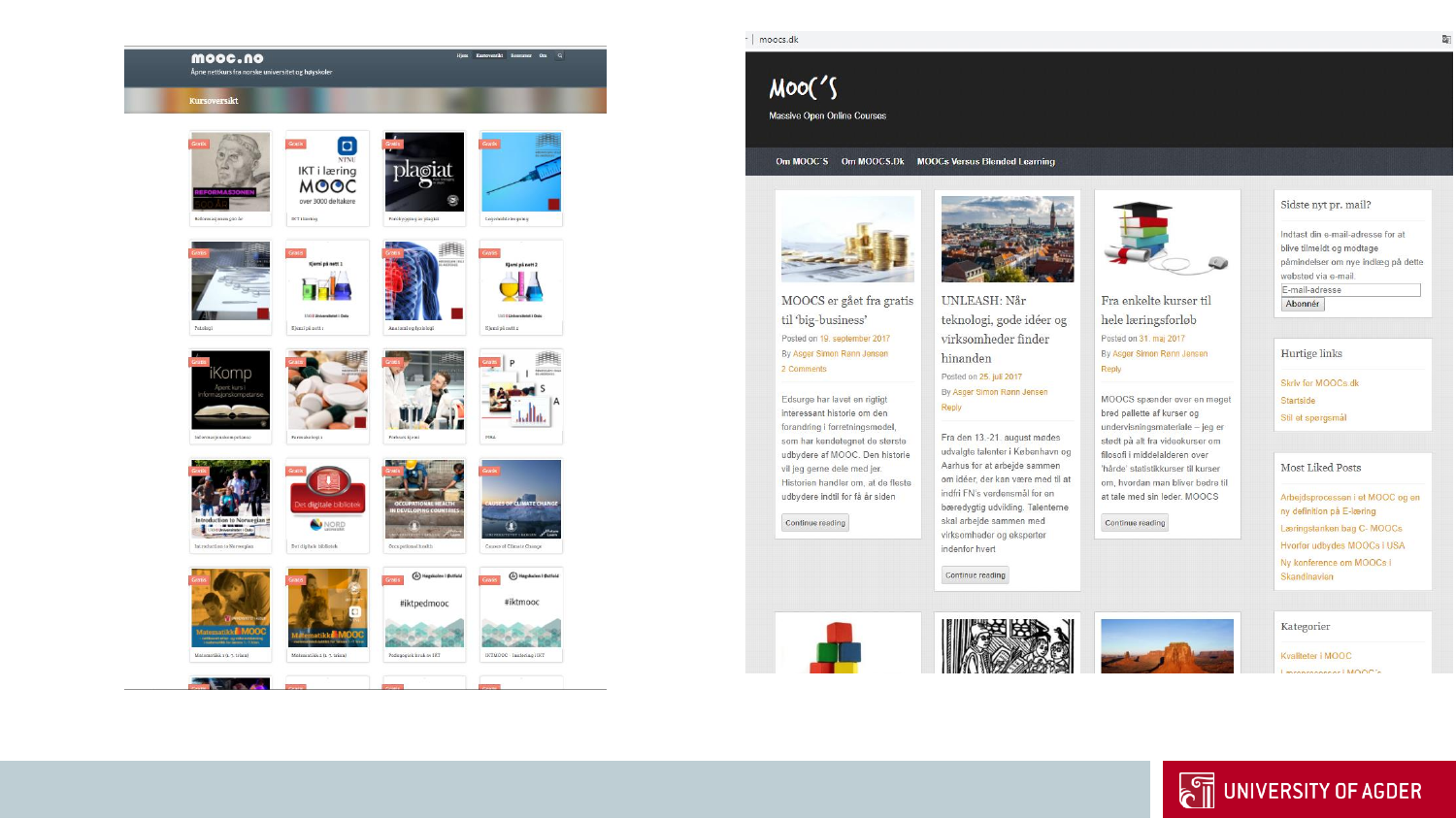### **Scandinavian MOOCs?**

- Openness
- Scale up-opportunities
- Strong government role
- Strong personal data protection tradition
- Context-specific geographical needs

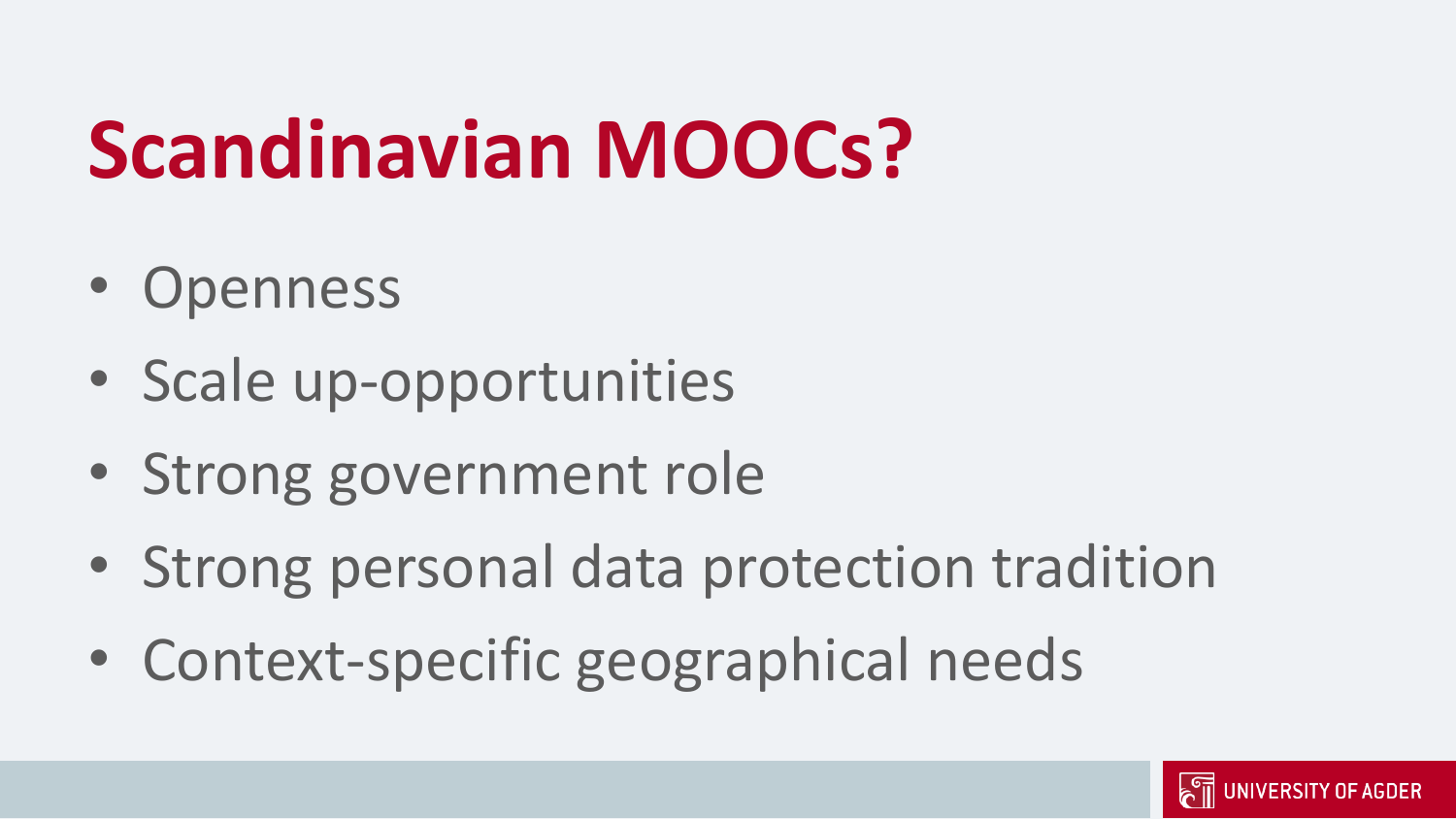### **Scandinavian MOOCs**



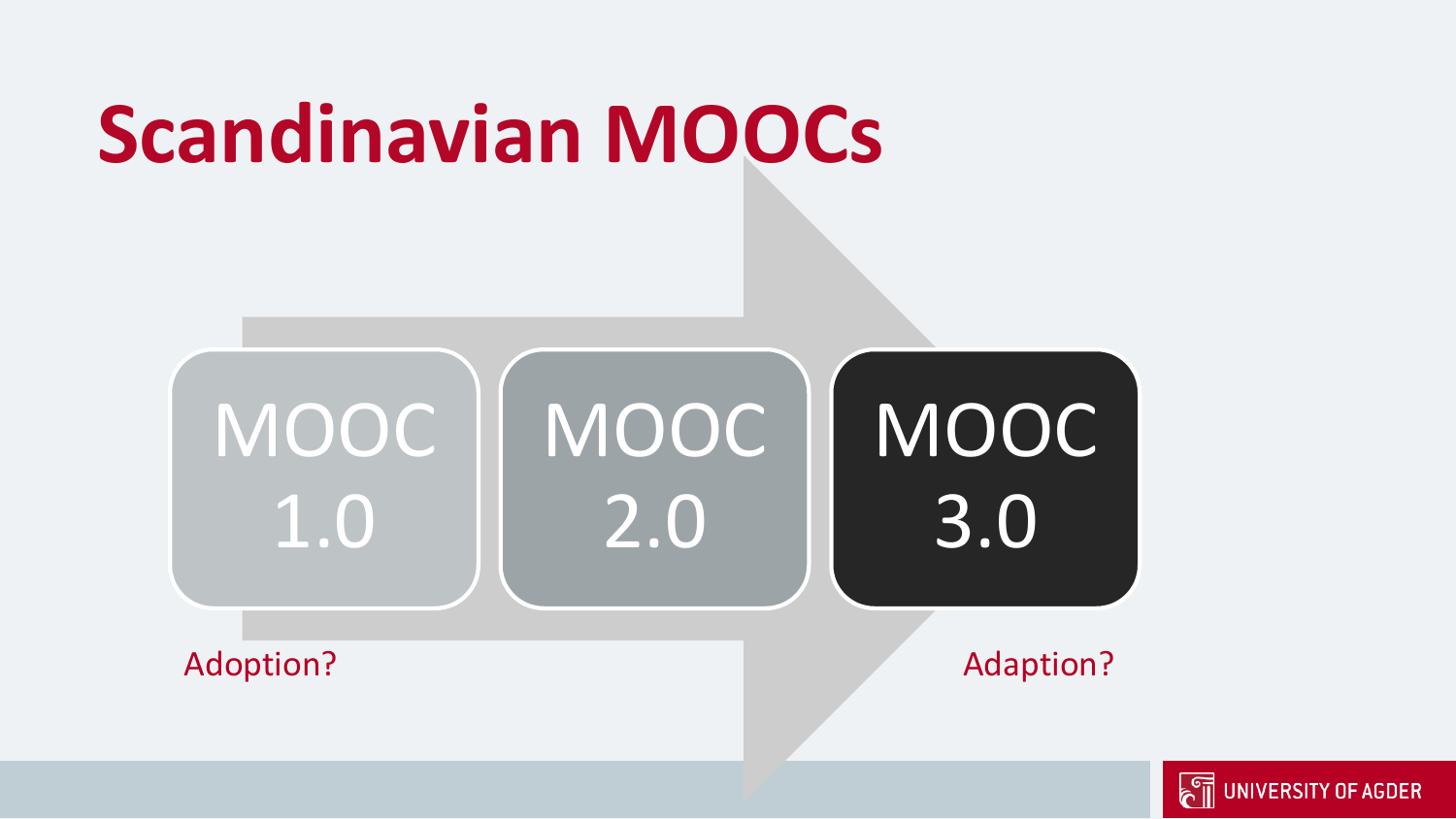## **Next steps from the CeDiT subgroup on digital transformation in HE**

- Network on Nordic MOOCs
	- Workshops: scholars & pratitionners
	- Policy briefs
	- Academic publications

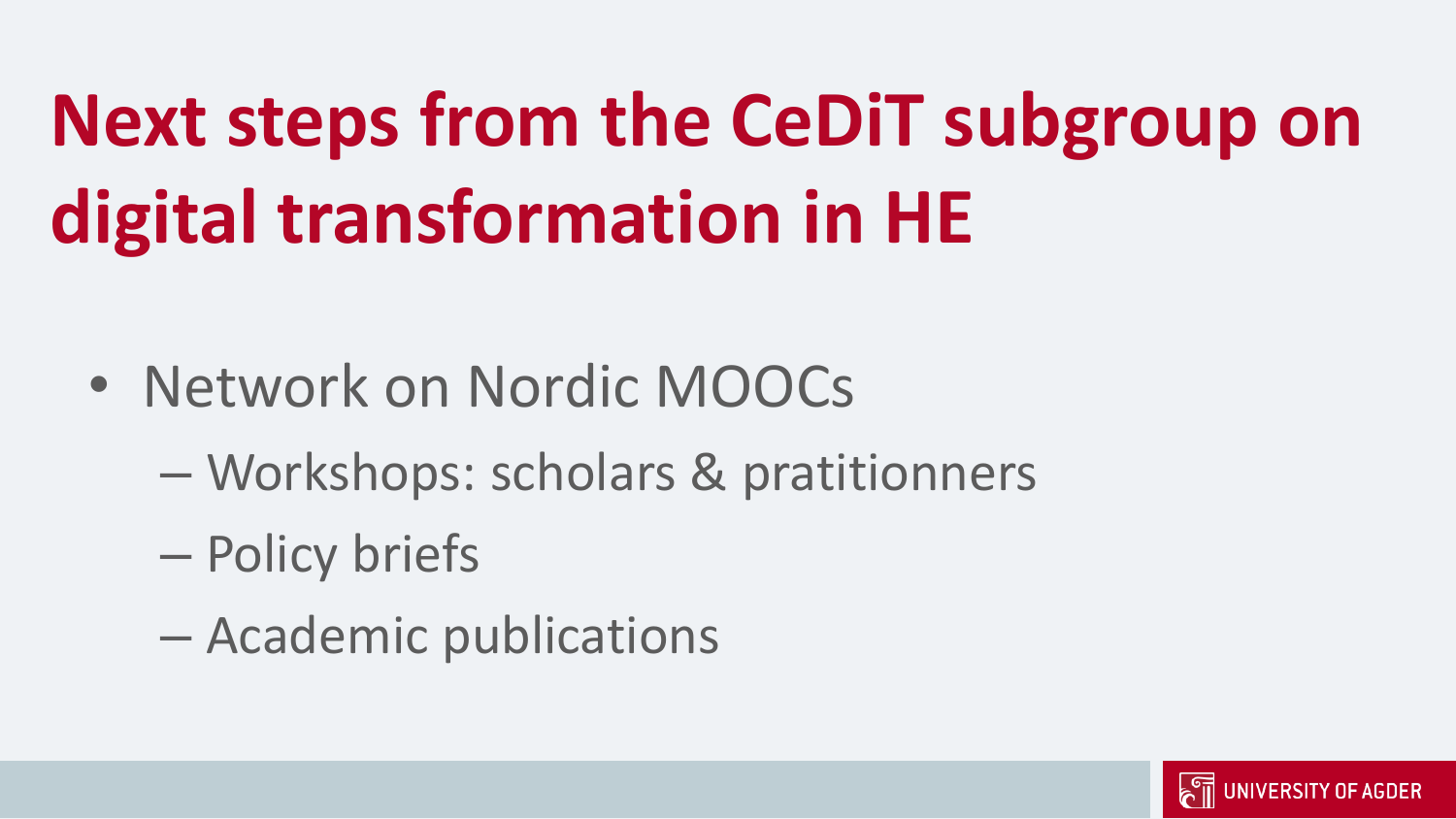### **Thank you!**

[cathrine.tomte@uia.no](mailto:cathrine.tomte@uia.no) [vito.laterza@uia.no](mailto:vito.laterza@uia.no) [romulo.m.pinheiro@uia.no](mailto:romulo.m.pinheiro@uia.no)